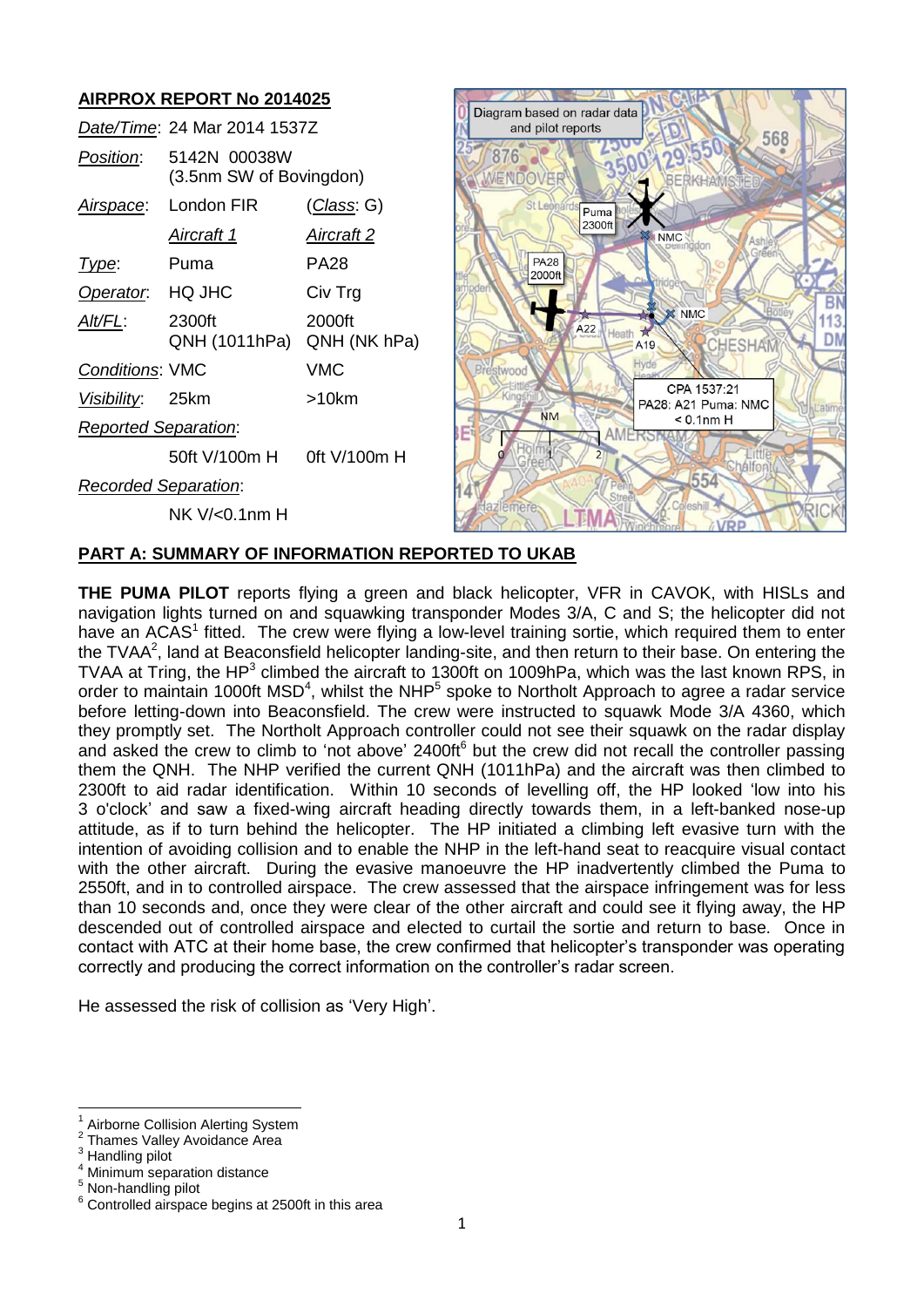**THE PA28 PILOT** reports flying a white and yellow aircraft, VFR in CAVOK, with 'strobes' and landing lights turned on and squawking transponder Modes 3/A, C and S. The pilot was returning from the Wescott area following a training sortie with a student, and was receiving a Basic Service from Farnborough Radar. When they were to the west of Chesham, the instructor carried out a 'good lookout' before closing the throttle to simulate an engine failure. He reports a 'medium' workload as he looked down at the engine controls to supervise the student's actions, then commenced another look-out scan and saw 'a large green helicopter' through the port window; the Puma was approximately 300ft away in his 10 o'clock position and the instructor 'immediately took control' and entered a 45° angle-of-bank descending turn to the right. The student reported that he could see the Puma turning steeply to its left, and the PA28 instructor continued his right turn to fly away on a reciprocal heading, descending to 1800ft. Once he had regained visual contact with the Puma, the instructor turned back on to his track and continued at 'a safe distance' towards his destination.

He assessed the risk of collision as 'High'.

**THE NORTHOLT APPROACH CONTROLLER** reports having no aircraft on frequency until the Puma pilot free-called Northolt Radar, giving the aircraft's position as near Amersham and requesting a Basic Service and entry into controlled airspace en-route to Beaconsfield. The controller instructed the pilot to change squawk but was unable to identify the aircraft on radar. The controller instructed the pilot maintain his own terrain clearance and asked if he could climb to 2400ft to aid identification before entering controlled airspace. Still unable to identify the aircraft, the controller asked the pilot to 'squawk ident<sup>'7</sup>, but still could not identify it on radar. The pilot then reported an Airprox and the controller recalls subsequently being informed that the helicopter's evasive action had taken it inside controlled airspace for approximately 3sec. The Puma pilot informed the controller that he had changed his intentions, intended to return to base, and elected to free-call their Approach frequency. The Approach controller called ATC at the Puma's base, who could see the aircraft's Mode 3/A and C codes clearly, whereas Northolt's display showed no secondary radar information from the Puma; the equipment failure was reported.

He perceived the severity of the incident as 'Medium'.

#### **Factual Background**

The weather at Northolt at 1450 was recorded as:

METAR EGWU 241450Z 18013KT 9999 SCT046 BKN250 10/M02 Q1010 BLU NOSIG

The Luton weather at 1520 was recorded as:

METAR EGGW 241520Z 15013KT 9999 BKN046 09/M01 Q1010=

### **Analysis and Investigation**

#### **CAA ATSI**

CAA ATSI had access to Farnborough RTF and area radar recording, together with the written reports from the Puma and PA28 pilot. The Airprox was not reported to Farnborough and the controller has no recollection of the event.

At 1505:15 the PA28 pilot established two-way communication with Farnborough and reported at 2000ft on QNH 1014, practising forced landings in the Westcott area, requesting a Basic Service. The PA28 pilot was instructed to squawk Mode 3/A 5034 and a Basic Service was agreed.

At 1510:02 the PA28 pilot reported, *"(PA28)c/s carrying out PFLs we'll call you when exercise complete.*"

 7 The ident feature causes the aircraft's Mode 3/A code to flash on the controller's radar display to aid radar identification.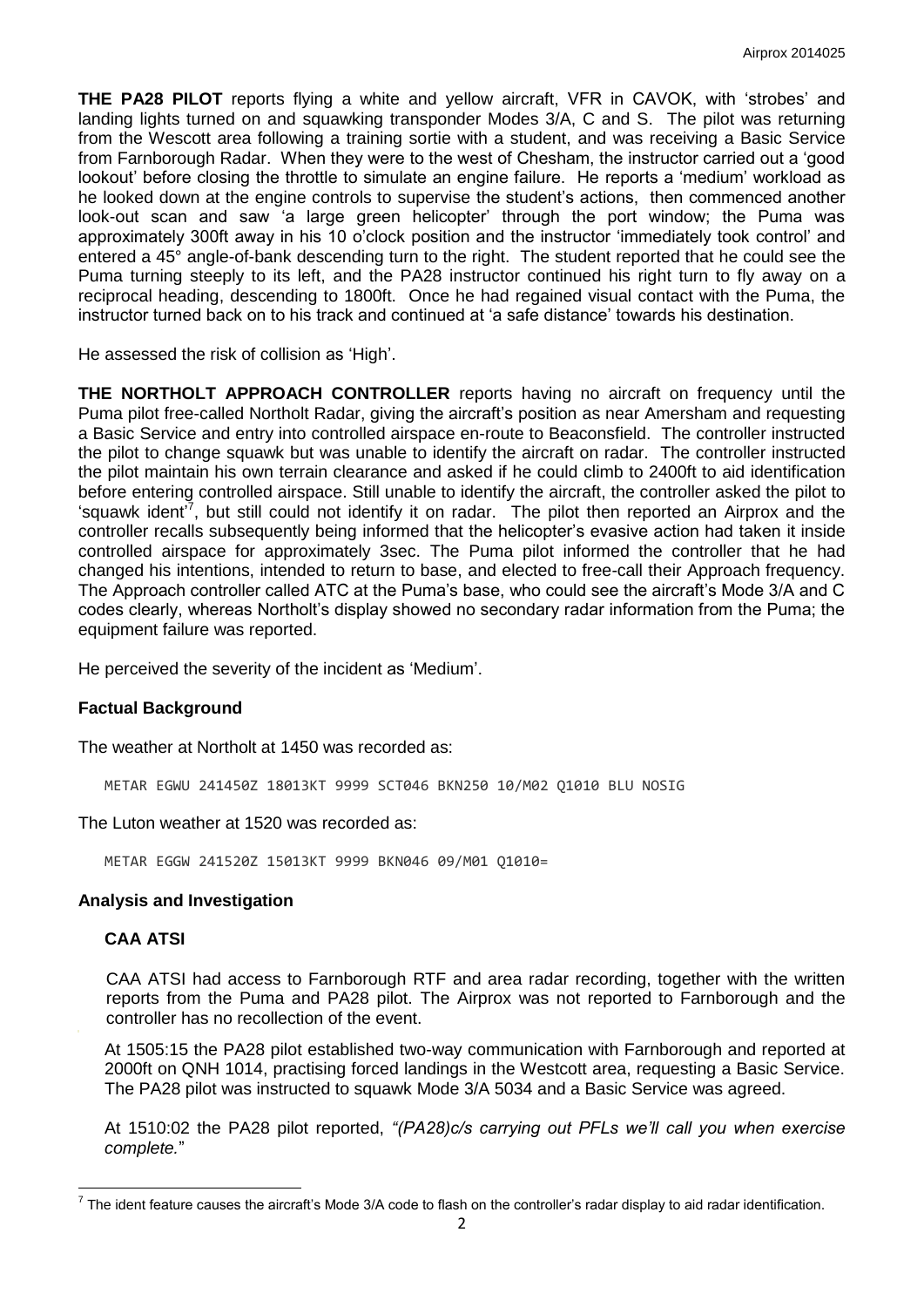At 1535:24 the PA28 was 6nm west-southwest of BNN $^8$  and having just completed a manoeuvre was tracking east and climbing through 1400ft. The Puma was 4nm northeast of the PA28 tracking south and shown only as a primary contact - Figure 1.



Figure 1 – Swanwick MRT at 1535:24

The PA28 climbed to 2300ft and the two aircraft continued to converge. At 1537:22 the distance between the aircraft appeared to be 0.1nm, with the PA28 indicating 2100ft. There was a degree of jitter on the Puma return so exact geometry of the encounter could not be verified – Figure 2.



Figure 2 – Swanwick MRT at 1537:22

The returns are intermittent on the next radar update. At 1537:30 the PA28 appeared to be in a right turn, and the Puma in a left turn as the tracks began to diverge – Figure 3.

 8 Bovingdon VOR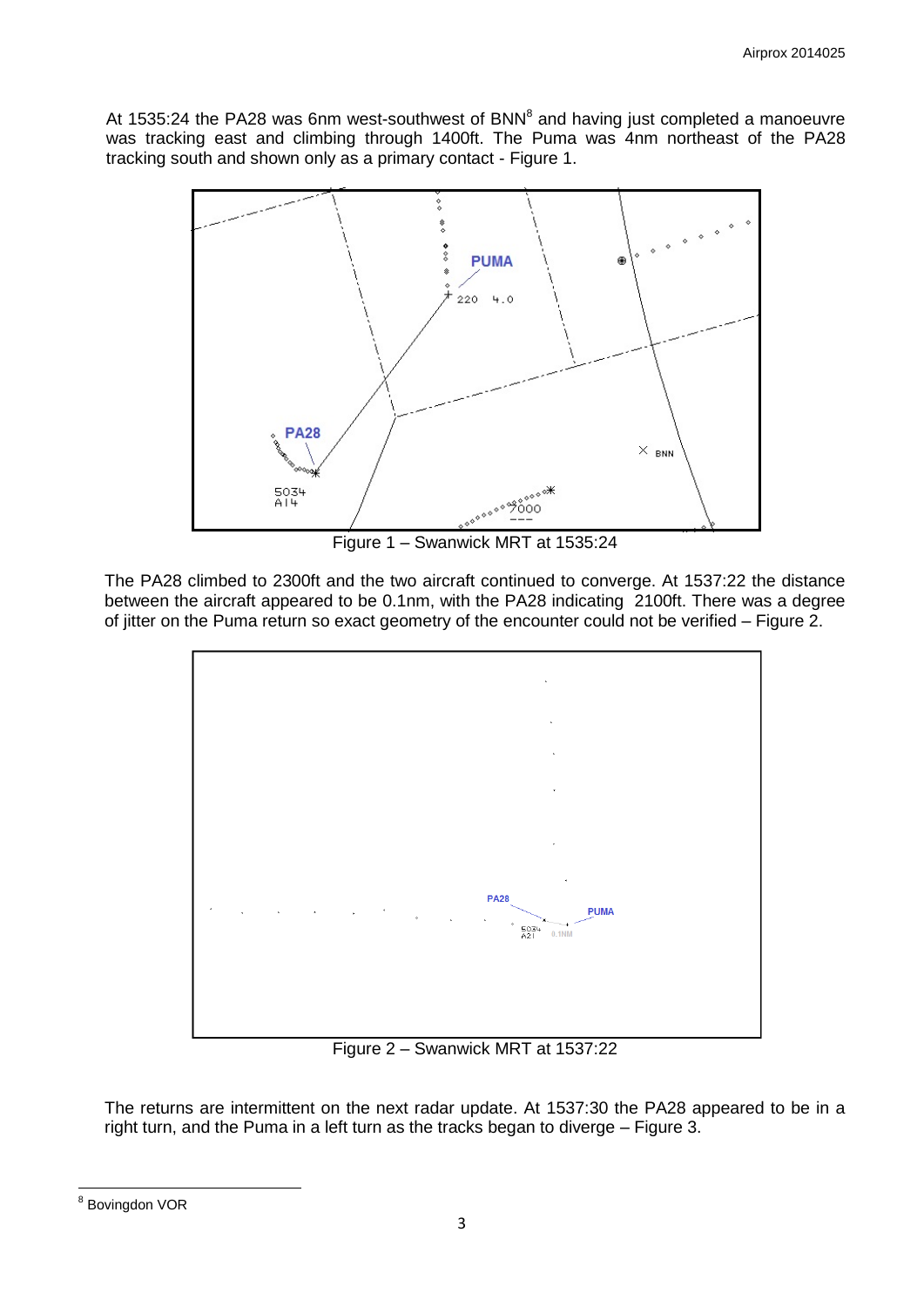

Figure 3 – Swanwick MRT at 1537:30

At 1539:13 the PA28 pilot called changing frequency to Denham and was instructed by Farnborough to change squawk to 7000. The PA28 pilot did not report an Airprox and there was no mention of other aircraft in the vicinity.

The radar returns became intermittent at  $\text{CPA}^9$ , and it was not possible to determine the exact geometry of the encounter. Farnborough were not aware of the Airprox until three weeks after the event and the controller had no recollection of the circumstances. The PA28 was in receipt of a Basic Service from Farnborough LARS(N), and had not requested an upgrade to a Traffic Service. CAP 774, UK Flight Information Services, Chapter 2, Page 1, Paragraphs 1 and 5, state:

A Basic Service is an ATS provided for the purpose of giving advice and information useful for the safe and efficient conduct of flights. This may include weather information, changes of serviceability of facilities, conditions at aerodromes, general airspace activity information, and any other information likely to affect safety. The avoidance of other traffic is solely the pilot's responsibility.

### **Military ATM**

All heights/altitudes quoted are based upon SSR Mode C from the radar replay unless otherwise stated. The timings on the tape transcript and the radar replay do not match with an estimated 30 seconds discrepancy between them. The CPA on radar replay was at 1537:21; on the transcript, the Airprox was declared at 1536:49.

The tape transcript for the conversation between the Puma pilot and Northolt Approach is at Table 1 below:

 $\overline{\phantom{a}}$ <sup>9</sup> Closest Point of Approach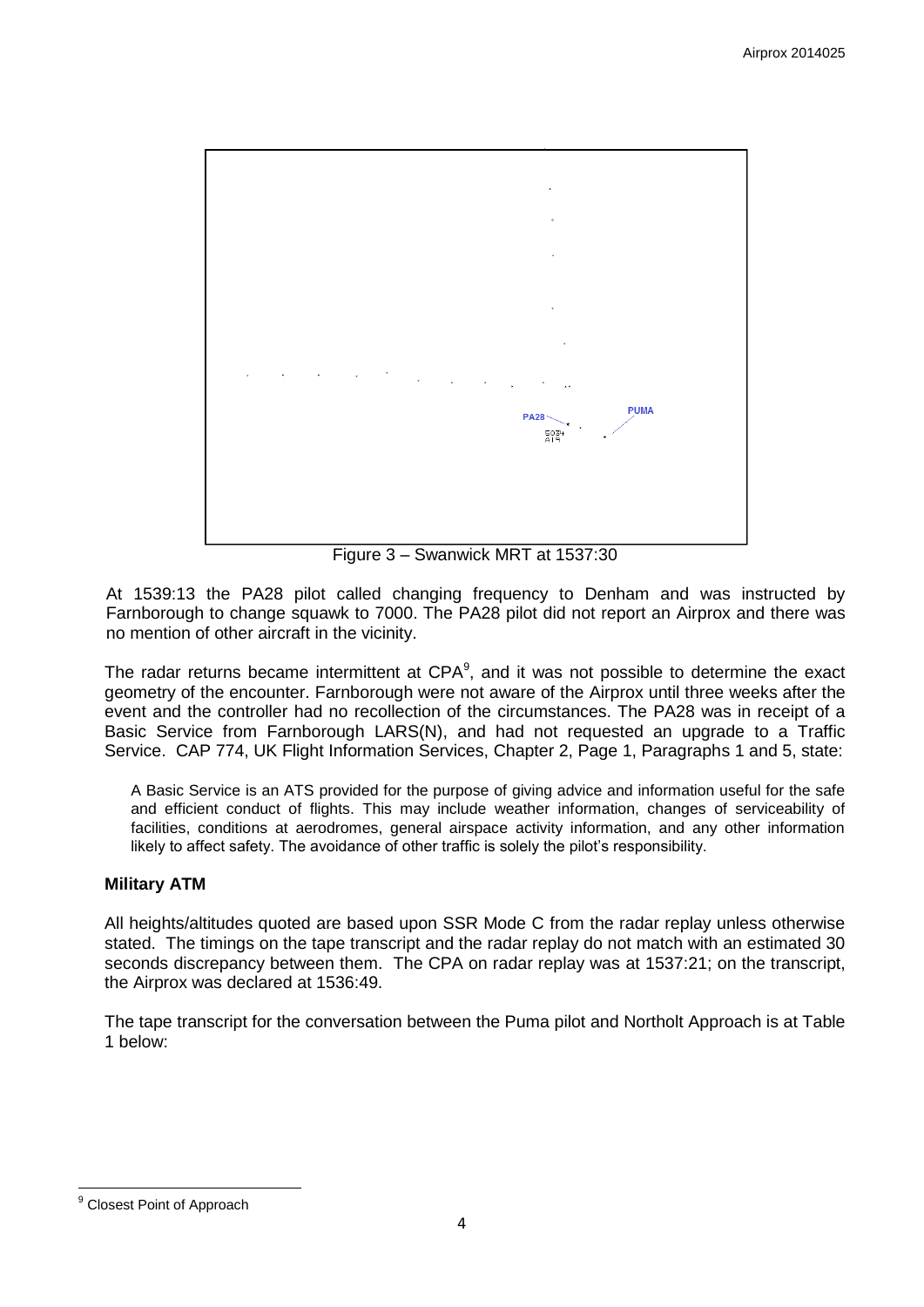| To                       | From                     | <b>Speech transmission</b>                                                                                                                                                                                                 | Time    |
|--------------------------|--------------------------|----------------------------------------------------------------------------------------------------------------------------------------------------------------------------------------------------------------------------|---------|
| <b>NLT</b><br><b>APP</b> | Puma                     | [Puma callsign] squawking 4360, Puma helicopter, 3 POB,<br>currently 6 miles north of Amersham at 1300 feet 1009, squawking                                                                                                | 1535:18 |
|                          |                          | 4360 inbound to Beaconsfield HLS requesting a                                                                                                                                                                              |         |
| Puma                     | NLT.<br><b>APP</b>       | [Puma callsign] ahh, you're not identified on radar confirm your<br>squawk 4360                                                                                                                                            | 1535:35 |
| Puma                     | <b>NLT</b><br><b>APP</b> | [Puma callsign] I've got nothing in the Amersham area, umm,<br>maybe you are below my radar coverage, umm, I can only suggest<br>taking terrain, taking your own terrain clearance, suggest a climb<br>not above 2400 feet | 1535:46 |
| <b>NLT</b><br><b>APP</b> | Puma                     | [Puma callsign] Uhh, height 2400 feet, uhh, we are just at<br>now, amm, estimating Beaconsfield<br>Chesham<br>HLS.<br>-in<br>approximately 5 minutes."                                                                     | 1536:01 |
| Puma                     | NLT.<br>APP              | "[Puma callsign] unfortunately, I do need to identify you on radar to<br>give you entry into controlled airspace.                                                                                                          | 1536:10 |
| <b>NLT</b><br>APP        | Puma                     | [Puma callsign] is climbing.                                                                                                                                                                                               | 1536:15 |
| <b>NLT</b><br><b>APP</b> | Puma                     | [Puma callsign] we just got an Airprox there, in Chesham, light<br>aircraft, yellow and white.                                                                                                                             | 1536:49 |

Table 1: Tape transcript from Northolt ATM.

The radar replay at 1536:44 shows a closing distance of 1.5nm and a Primary radar return only for the Puma, as per Figure 4.



Figure 4: Aircraft geometry at 1536:44 (PA28 squawking 5034).

As per Figure 5, at 1536:57, the aircraft are on a converging heading with no height information available for the Puma.



Figure 5: Aircraft geometry at 1536:57.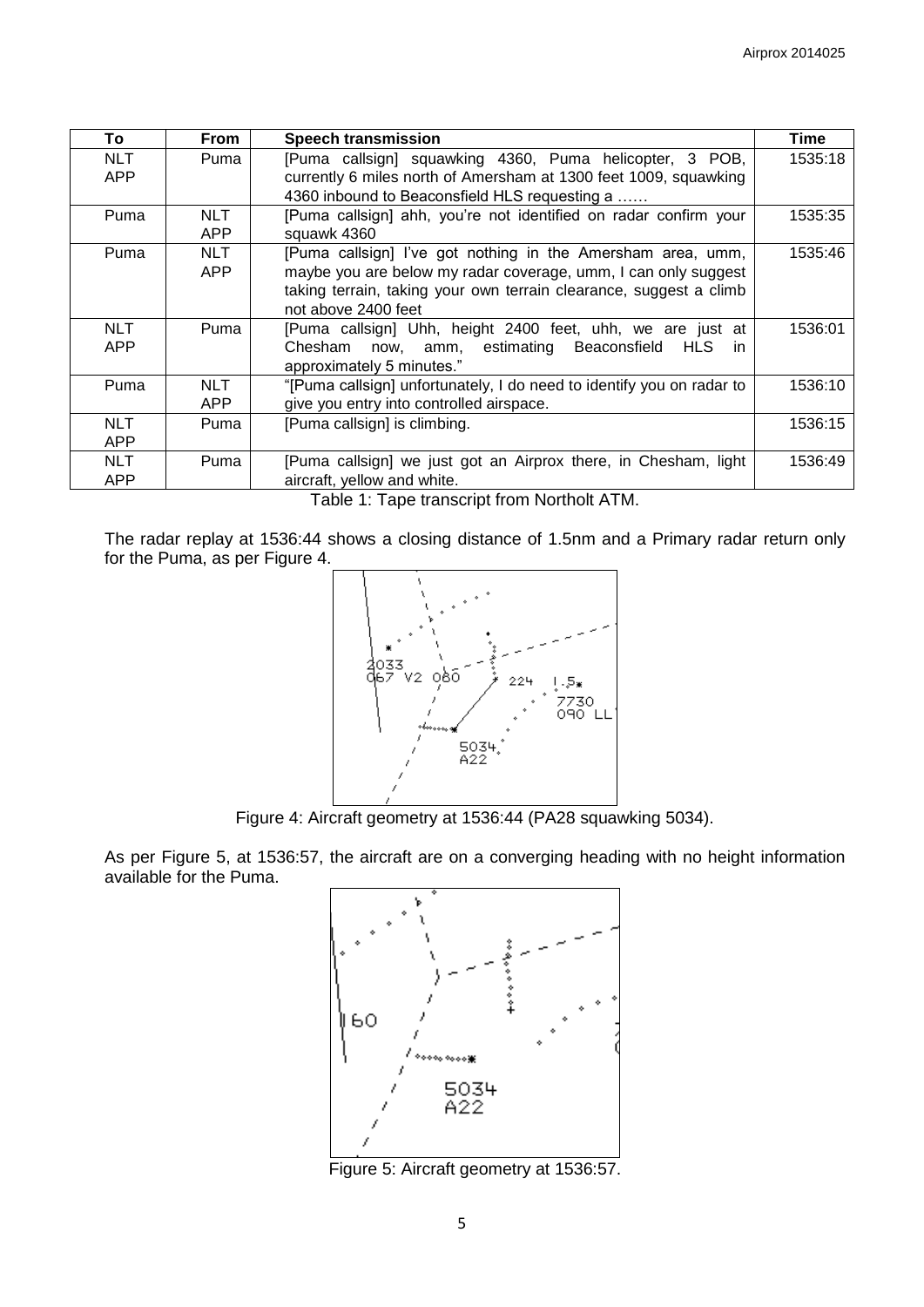At 1537:21, as per Figure 6, the aircraft are about to merge on radar. Radar analysis places the CPA between 1537:21 to 1537:25, with a lateral separation of 0.1nm, prior to the Puma disappearing from radar; no height information was available from radar replay.



Figure 6: Aircraft geometry at CPA at 1537:21

The Puma was not identified on radar by Approach. Following the CPA, the Puma pilot changed his intentions and returned to his base.

The Northolt controller attempted to identify the Puma, prior to its entering controlled airspace, by climbing it into radar coverage. The Puma was seeking a Basic Service, but the Northolt controller could not identify the aircraft on radar until after the Airprox and with help from Benson ATC; no ATC service was agreed. The controller reported searching the radar display to identify the Puma. As the PA28 was in the vicinity of the Puma's reported position, it may have been possible to pass speculative Traffic Information, but it is not possible to be certain if the PA28's secondary radar information was being displayed to the controller at the time. The controller could have elected to use another means of identification but, in this case, it is not possible to tell if the use of turns would have improved or exacerbated the situation.

In terms of barriers, neither of the aircraft crews were under a radar service and neither had an Airborne Collision Avoidance System fitted. Pilot lookout was the major barrier left to avoid collision.

#### **UKAB Secretariat**

The aircraft were converging, and the PA28 was on the right of the Puma, so the Puma pilot was required to give way.<sup>10</sup>

### **Comments**

## **JHC<sup>11</sup>**

 $\overline{\phantom{a}}$ 

A late sighting in Class G Airspace whilst under a Basic Service, which emphasises the requirement for the maintenance of effective lookout at all times. The Puma crew were in the process of obtaining a suitable radar service for their position. The Puma fleet is due to be fitted with ACAS in the near future which would have provided a further barrier on this occasion. Airprox is the subject of the June edition of the "JHC Flash" publication to highlight this.

<sup>&</sup>lt;sup>10</sup> Rules of the Air 2007, Rule 9, Converging

<sup>&</sup>lt;sup>11</sup> Joint Helicopter Command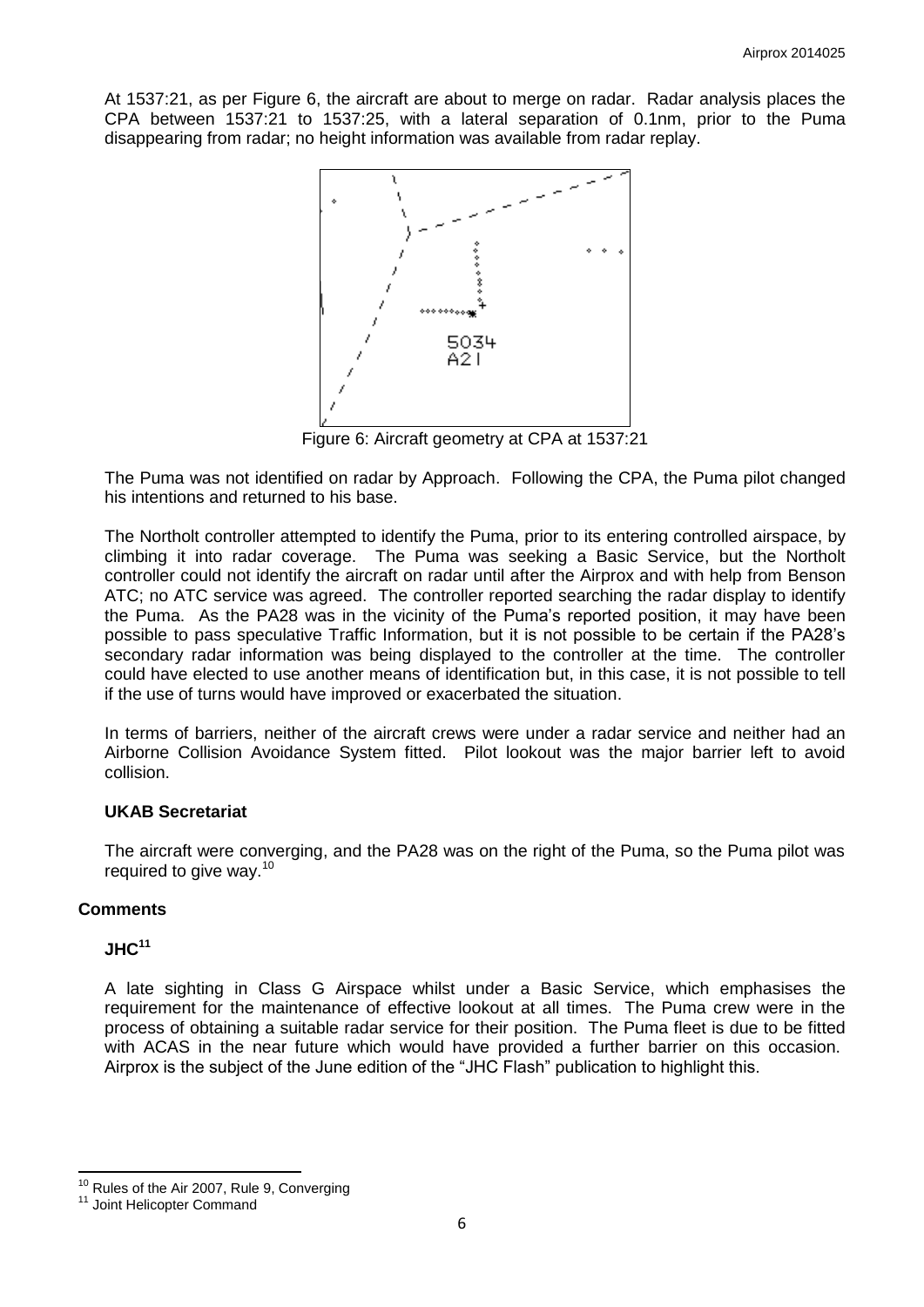### **Summary**

An Airprox was reported by the pilot of a Puma helicopter when he came into close proximity with a Piper PA28 Cherokee Warrior III 3.5nm to the southwest of Bovingdon VOR, within Class G airspace. The PA28 was under a Basic Service with Farnborough Radar North; the Puma had called Northolt Radar for a Basic Service and was in the process of being identified.

### **PART B: SUMMARY OF THE BOARD'S DISCUSSIONS**

Information available included reports from the pilots of both ac, transcripts of the relevant RT frequencies, radar photographs/video recordings, reports from the air traffic controllers involved and reports from the appropriate ATC and operating authorities.

The Board first discussed the actions of the PA28 pilot who reported carrying out simulated engine failure drills, which require additional attention inside the cockpit and monitoring of the student's activities. The Board noted that the two aircraft had been mostly on constant closing bearings for some time before the encounter, which can make make it harder to visually acquire the other aircraft; given the fact that his focus was likely to be more inside the cockpit, the Board opined that the PA28 pilot may have been better served if he had requested a Traffic Service, even if only to cover the portion of the flight with the higher workload. Nevertheless, the Board agreed that the avoiding action taken by the PA28 pilot had proven effective, even though it had been taken very late.

In considering the actions of the Puma pilot, the Board noted that, laudably, he was attempting to supplement his lookout by seeking an ATC service but was experiencing delays in achieving this due to a technical issue concerning the Puma's SSR display on the NATS radar equipment. The Board opined that the subsequent climb to aid identification may have acted as a distraction in itself, alongside the fact that the Puma crew would have suffered the same issues as the PA28 pilot in visually acquiring another aircraft on a constant bearing. Notwithstanding, the Board agreed that the Puma crew's late avoiding action had also increased the final CPA.

Turning to the actions of the Northolt controller the Board wondered if a different method of identification could have been used to identify the Puma, or if the controller could have passed generic Traffic Information based on the Puma pilot's initial position report. The Board noted that the controller was based remotely at Swanwick, not at Northolt, and may not have had a detailed local geographical knowledge with which to assist him when pilots used local features for position reports. Furthermore, the Board also noted that the Northolt controller does not have access to Direction Finding equipment or  $VRPs^{12}$  displayed on his radar map. Consequently, although the controller may have known roughly where Amersham was, that information was not accurate enough to pick out a single primary radar return in busy airspace. In any case, the pilot had simply called that he was 6nm north of Amersham, which meant that there was even more uncertainty in this position report given the size of Amersham town. Finally, there was less than a minute between the Puma pilot's initial call and the Airprox. The Board noted that in that time the controller had had to check and transmit the QNH and control another aircraft, which was in controlled airspace and consequently had priority. Members agreed that, given the circumstances, the controller's decision to climb the Puma in an effort to get stronger radar coverage was reasonable, and that he would have had other tasks to complete alongside that of trying to overcome the lack of Puma SSR display that would likely have absorbed his attention beyond the ability to give Traffic Information to the as yet unidentified Puma.

Turning to the cause and the degree of risk, it was clear that this was a late sighting by both pilots but there was some discussion about whether this was a category A or a B event. The encounter had been very close and safety margins had been very much reduced; however, the Board agreed that both pilots had seen the other aircraft just in time to take some effective action, albeit very late, and so the degree of risk was agreed as a B. With regard to the Puma transponder, the Board was informed that there had been occasional technical issues reported in the past between Puma

 $\overline{\phantom{a}}$ <sup>12</sup> Visual Reporting Point